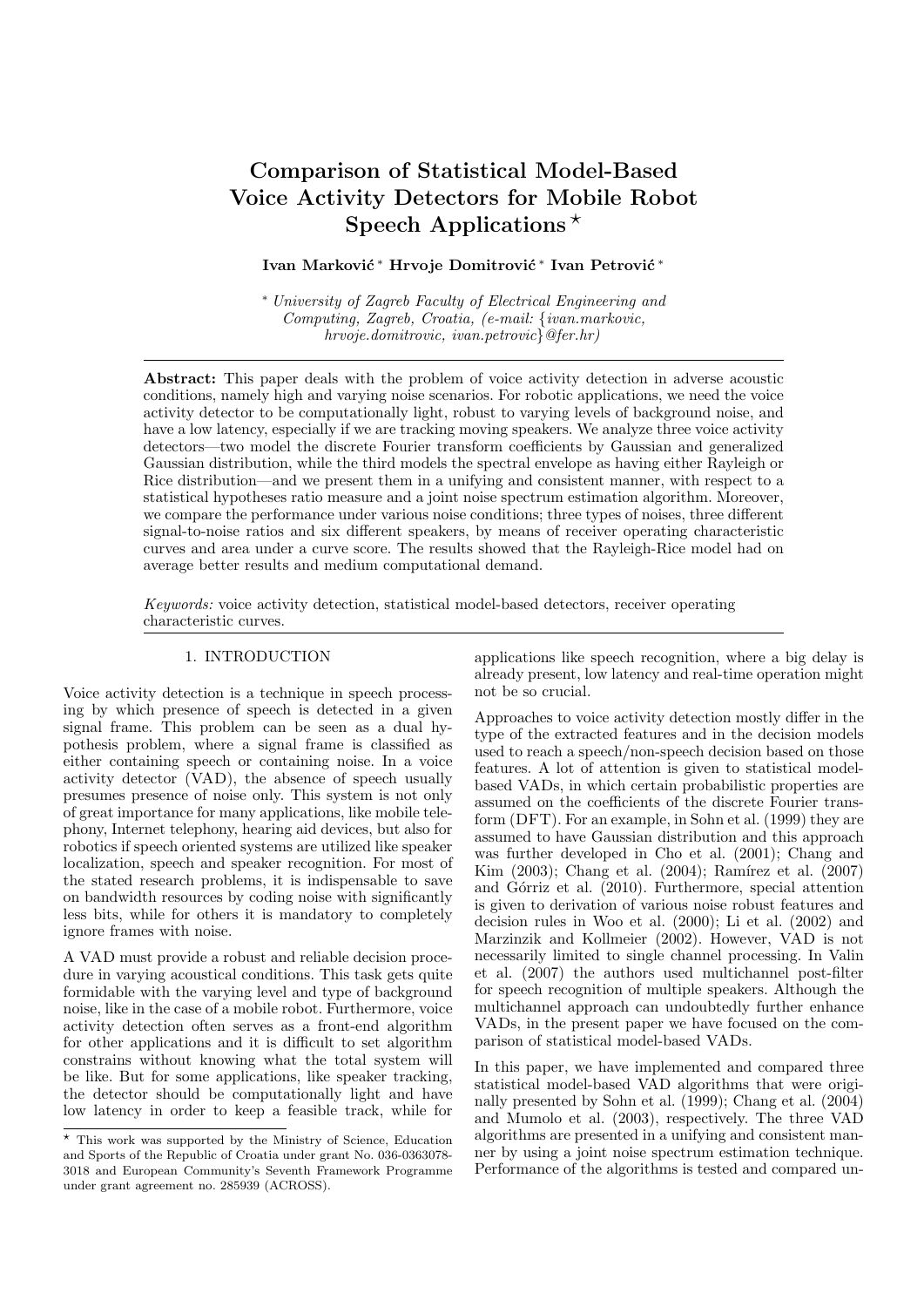der varying noise conditions, namely three types of noises and three different signal-to-noise ratios (SNRs).

The rest of the paper is organized as follows. Section 2 presents the statistical model-based VADs. In Section 3, the implemented algorithms for noise spectrum estimation and a priori signal-to-noise ratio are presented. Section 4 presents the experimental comparison of the algorithms, and Section 5 concludes the paper.

#### 2. STATISTICAL MODEL-BASED DETECTORS

These VADs rely on statistical modeling of the DFT coefficients. All the statistical model-based VADs assume a two hypotheses scenario. Since speech is degraded with uncorrelated additive noise, the two hypotheses are as follows:

$$
H_0: \text{ speech absent} \Rightarrow \mathbf{X} = \mathbf{N}
$$
  

$$
H_1: \text{ speech present} \Rightarrow \mathbf{X} = \mathbf{N} + \mathbf{S},
$$
 (1)

where  $\mathbf{X} = [X_0, X_1, \dots, X_{K-1}]^{\mathrm{T}}, \mathbf{N} = [N_0, N_1, \dots, N_{K-1}]^{\mathrm{T}}$ and  $\mathbf{S} = [S_0, S_1, \dots, S_{K-1}]^T$  are the DFT coefficients of a K-point DFT of the noisy speech, noise, and clean speech, respectively.

The form of the probability density function (pdf) of X conditioned on the hypotheses, i.e.  $p(\mathbf{X}|H_0)$  and  $p(\mathbf{X}|H_1)$ . depends on the distribution used to model each DFT coefficient. In this paper three different distributions are presented and analyzed.

After the pdfs  $p(X|H_0)$  and  $p(X|H_1)$  are determined, usually a likelihood ratio (LR) on all the DFT coefficient indices  $k$  is calculated:

$$
\Lambda_k = \frac{p(X_k|H_1)}{p(X_k|H_0)},\tag{2}
$$

where  $\Lambda_k$  becomes a vector of length K. This information is then used to calculate the geometric mean which is then compared to a certain threshold in order to reach a final decision in favor of either the hypothesis  $H_0$  or  $H_1$ :

$$
\log \Lambda = \frac{1}{K} \sum_{k=0}^{K-1} \log \Lambda_k \underset{H_0}{\geq} \eta. \tag{3}
$$

The goal of statistical model-based VADs is to model the DFT coefficients, or their derivatives, as faithfully as possible and in essence, the advantage of each model would be in the representation faithfulness thereof.

## 2.1 Gaussian distribution statistical model

This VAD was first proposed by Sohn et al. (1999), where the DFT coefficients are asymptotically independent and zero-mean complex Gaussian random variables. Let us look at the DFT of the clean speech signal. In the complex Gaussian speech model, both the real and the imaginary parts of the DFT,  $S_k = S_{R,k} + jS_{I,k}$ , are independent zeromean Gaussian random variables, each with a variance of  $\lambda_{s,k}/2$ . The pdfs of the coefficients are:

$$
p(S_{R,k}) = \frac{1}{\sqrt{\pi \lambda_{s,k}}} \exp\left\{-\frac{S_{R,k}^2}{\lambda_{s,k}}\right\},\tag{4}
$$

$$
p(S_{I,k}) = \frac{1}{\sqrt{\pi \lambda_{s,k}}} \exp\left\{-\frac{S_{I,k}^2}{\lambda_{s,k}}\right\}.
$$
 (5)

Since real and imaginary coefficients are independent, joint pdf can be written in the following form:

$$
p(S_k) = p(S_{R,k})p(S_{I,k}) = \frac{1}{\pi \lambda_{s,k}} \exp\left(-\frac{S_{R,k}^2 + S_{I,k}^2}{\lambda_{s,k}}\right)
$$

$$
= \frac{1}{\pi \lambda_{s,k}} \exp\left(-\frac{|S_k|^2}{\lambda_{s,k}}\right).
$$
(6)

Similar derivation can be done for the pdf of the noise coefficients.

When both speech and noise are present, we have for each coefficient a sum of independent Gaussian variables, thus resulting with a pdf of variance  $\lambda_{x,k} = \lambda_{n,k} + \lambda_{s,k}$ . Hence, the conditional pdfs of  $X_k$  on hypotheses  $H_0$  and  $H_1$  are as follows:

$$
p(X_k|H_0) = \frac{1}{\pi \lambda_{n,k}} \exp\left\{-\frac{|X_k|^2}{\lambda_{n,k}}\right\},\tag{7}
$$

$$
p(X_k|H_1) = \frac{1}{\pi(\lambda_{n,k} + \lambda_{s,k})} \cdot \exp\left\{-\frac{|X_k|^2}{\lambda_{n,k} + \lambda_{s,k}}\right\}.
$$
 (8)

Under the Gaussian distribution model, the LR is simply calculated as the ratio of (8) and (7):

$$
\Lambda_k^{\text{GD}} = \frac{p(X_k|H_1)}{p(X_k|H_0)} = \frac{1}{1+\xi_k} \exp\left\{\frac{\gamma_k \xi_k}{1+\xi_k}\right\},\qquad(9)
$$

where  $\xi_k = \lambda_{s,k}/\lambda_{n,k}$  is the a priori SNR, and  $\gamma_k =$  $|X_k|^2/\lambda_{n,k}$  is the *a posteriori* SNR. The algorithms for estimation of these values are presented in Section 3.

# 2.2 Generalised Gaussian distribution statistical model

In Chang and Kim (2003) statistical model-based VAD was improved by incorporating a complex Laplacian model. The analysis in the latter paper showed that the Laplacian provides a better model of the distribution of noisy speech spectra, than the Gaussian model. Furthermore, VAD based on generalized Gaussian distribution (GGD), which includes the Gaussian and Laplacian model as special cases, was proposed by Chang et al. (2004), where it was also experimentally verified that VAD based on GGD outperforms the VAD based on the Laplacian model. Following the same train of thought as in Section 2.1, joint GGD of the DFT coefficients for clean speech signal is given by:

$$
p(S_k) = \frac{\nu^2 \alpha^2(\nu)}{4\lambda_{s,k} \Gamma^2(1/\nu)} \cdot \exp\left\{-\alpha^{\nu}(\nu) \left[\left|\frac{S_{R,k}}{\sqrt{\lambda_{s,k}}} \right|^{\nu} + \left|\frac{S_{I,k}}{\sqrt{\lambda_{s,k}}} \right|^{\nu}\right] \right\}, \tag{10}
$$

with

$$
\alpha(\nu) = \sqrt{\frac{\Gamma(3/\nu)}{\Gamma(1/\nu)}},\tag{11}
$$

where  $\Gamma(\cdot)$  denotes the Gamma function, and  $\nu$  denotes parameter controlling the distribution shape. For  $\nu = 1$ and 2 the GGD becomes the Laplacian and Gaussian density, respectively.

The shape parameter  $\nu$  needs to be continuously estimated. By letting  $m_1$  and  $m_2$  be the first and the second moment of  $|X_k|$  (cf. Chang et al. (2004)),  $\nu$  can be estimated by solving the following equation: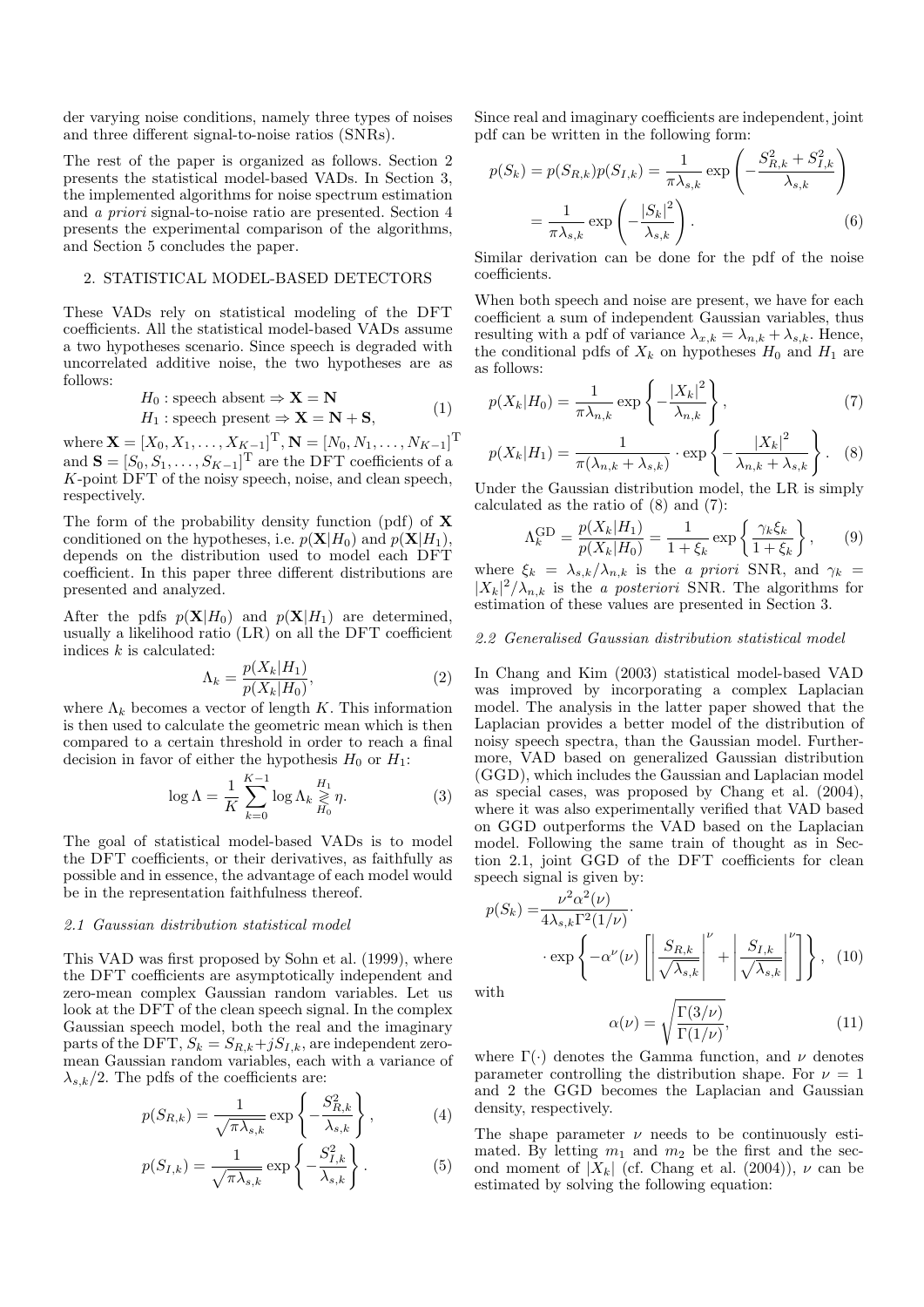$$
\hat{\nu} = F^{-1}\left(\frac{m_1}{m_2}\right),\tag{12}
$$

where

·

$$
F(x) = \frac{\Gamma(2/x)}{\sqrt{\Gamma(1/x)\Gamma(3/x)}}.
$$
\n(13)

The (12) is the inverse of (13) and is usually solved by precomputing a lookup table.

From the previous discussion we can write the distribution of  $X_k$  conditioned on the hypotheses  $H_0$  and  $H_1$  as follows:

$$
p(X_k|H_0) = \frac{\nu_{n,k}^2 \alpha^2(\nu_{n,k})}{4\lambda_{n,k} \Gamma^2(1/\nu_{n,k})} \exp\left\{-\alpha^{\nu_{n,k}}(\nu_{n,k})\right\}
$$

$$
\cdot \left[\left|\frac{X_{R,k}}{\sqrt{\lambda_{n,k}}}\right|^{\nu_{n,k}} + \left|\frac{X_{I,k}}{\sqrt{\lambda_{n,k}}}\right|^{\nu_{n,k}}\right]\right\}
$$
(14)

$$
p(X_k|H_1) = \frac{\nu_{s,k}^2 \alpha^2(\nu_{s,k})}{4(\lambda_{s,k} + \lambda_{n,k})\Gamma^2(1/\nu_{s,k})} \exp\left\{-\alpha^{\nu_{n,k}}(\nu_{n,k})\right\}
$$
  
\n
$$
\prod_{k=1}^N \frac{\nu_{n,k}}{\lambda_{k,k}} \left\{\n\begin{array}{c}\n\lambda_{k,k} & \lambda_{k,k} \\
\lambda_{k,k} & \lambda_{k,k}\n\end{array}\n\right\}.
$$

$$
\left[ \left| \frac{X_{R,k}}{\sqrt{\lambda_{s,k} + \lambda_{n,k}}} \right|^{ \nu_{n,k}} + \left| \frac{X_{I,k}}{\sqrt{\lambda_{s,k} + \lambda_{n,k}}} \right|^{ \nu_{n,k}} \right] \right\}, \quad (15)
$$

where  $\nu_{n,k}$  and  $\nu_{s,k}$  are shape parameters related to  $H_0$ and  $H_1$  of noisy speech on frequency bin k, respectively. In order to compute these parameters, the corresponding  $(m_{1,k}^n, m_{2,k}^n)$  and  $(m_{1,k}^s, m_{2,k}^s)$  are calculated recursively from  $|X_k|$  as proposed in Chang et al. (2004).

Finally, we can write the LR for the GGD model:

$$
\Lambda_k^{\text{GGD}} = \frac{1}{1 + \xi_k} \cdot \frac{\nu_{s,k}^2 \alpha^2(\nu_{s,k}) \Gamma^2(1/\nu_{n,k})}{\nu_{n,k}^2 \alpha^2(\nu_{n,k}) \Gamma^2(1/\nu_{s,k})} \exp \left\{ -\alpha^{\nu_{s,k}}(\nu_{s,k}) \left[ \frac{|X_{R,k}|^{\nu_{s,k}} + |X_{I,k}|^{\nu_{s,k}}}{\left(\sqrt{\lambda_{n,k}(1 + \xi_k)}\right)^{\nu_{s,k}}}\right] + \right. (16)
$$

$$
+ \alpha^{\nu_{n,k}}(\nu_{n,k}) \left[ \frac{|X_{R,k}|^{\nu_{n,k}} + |X_{I,k}|^{\nu_{n,k}}}{\left(\sqrt{\lambda_{n,k}}\right)^{\nu_{n,k}}}\right] \right\}.
$$

#### 2.3 Rayleigh and Rice distribution statistical model

In the approach proposed by Mumolo et al. (2003), derived from McAulay and Malpass (1980), the DFT coefficients are still modelled as having a Gaussian distribution, but instead of using their joint distribution, the distribution of the signal envelope is used. The envelope of a signal,  $|X_k| = \sqrt{X_{R,k}^2 + X_{I,k}^2}$ , is actually the euclidean norm of the real and imaginary coefficients. Therefore, instead of looking at the distribution of the coefficients, the distribution of the signal envelope is analysed.

Under hypothesis  $H_0$  the signal is only noise, which means that the DFT coefficients are both independent, zeromean Gaussian variables with variance  $\lambda_{n,k}/2 = \mathbb{E}[|N_k|^2].$ Under that assumption, the pdf of the euclidean distance of such DFT coefficients is a Rayleigh distribution:

$$
p(X_k|H_0) = \frac{2|X_k|}{\lambda_{n,k}} \exp\left\{-\frac{|X_k|^2}{\lambda_{n,k}}\right\}.
$$
 (17)

Under hypothesis  $H_1$ , the envelope is the euclidean norm of two independent, non-zero-mean Gaussian variables. Such pdf is a Rician:

$$
p(X_k|H_1) = \frac{2|X_k|}{\lambda_{n,k}} \exp\left\{-\frac{1}{\lambda_{n,k}}\left(|X_k|^2 + |A_k|^2\right)\right\}
$$

$$
\cdot I_0 \left\{\frac{2|A_k||X_k|}{\lambda_{n,k}}\right\}
$$

$$
= \frac{2|X_k|}{\lambda_{n,k}} \exp\left\{-\frac{|X_k|^2}{\lambda_{n,k}} - \xi_k\right\}
$$
(18)
$$
\cdot I_0 \left\{2\sqrt{\xi_k \frac{|X_k|^2}{\lambda_{n,k}}}\right\},
$$

where  $A_k$  is the amplitude of the clean speech spectrum,  $\xi_k = |A_k|^2 / \lambda_{n,k}$  is the a priori SNR and  $I_0(\cdot)$  is the modified Bessel function of the first kind and order zero. In Mumolo et al. (2003) this VAD was implemented by calculating the a posteriori probability  $p(H_1|X_k)$  of voice activity from (17) and (18) via Bayes' formula. Since in this paper the a priori SNR estimation, presented in Section 3, for all frequency bins is implemented, we are proposing the LR instead of the a posteriori probability  $p(H_1|X_k)$ .

Finally, we derive the LR for Rayleigh and Rice distribution (RRD) model:

$$
\Lambda_k^{\text{RRD}} = \exp\left\{-\xi_k\right\} I_0 \left\{2\sqrt{\xi_k \gamma_k}\right\}.
$$
 (19)

# 3. NOISE SPECTRUM ESTIMATION

We can see from previous sections that all VADs require estimation of the noise spectrum  $\lambda_{n,k}$  and the *a priori* SNR  $\xi_k$ . First we shall address the estimation of  $\lambda_{n,k}$  and then the estimation of  $\xi_k$ .

In most VADs the noise spectrum estimation is done in a way to assume that in the first several frames only noise is present and for that time  $\lambda_{n,k}$  is estimated by time averaging the spectrum of the recorded signal. Then, the VAD itself is used to discriminate between frames where speech is present and where only noise is present. When only noise is detected,  $\lambda_{n,k}$  is again estimated in a timeaveraging fashion.

In this paper the minima-controlled recursive averaging (MCRA) algorithm, proposed by Cohen and Berdugo (2001) and Cohen (2003), is used since it performs well in varying noise situations and it allows estimation from all frames, and not just the ones where no speech is detected.

## 3.1 Minima-controlled recursive averaging

As stated earlier, a common technique for noise spectrum estimation is to apply temporal recursive smoothing during the frames when only noise is present. Now, we have the following hypotheses:

$$
H_0: \lambda_{n,k}(l+1) = a_n \lambda_{n,k}(l) + (1 - a_n)|X_k(l)|^2,
$$
  
\n
$$
H_1: \lambda_{n,k}(l+1) = \lambda_{n,k}(l),
$$
\n(20)

where  $0 < a_n < 1$  is a smoothing parameter.

Let  $p_{s,k}(l) = p(H_1|X_k(l))$  denote the conditional speech presence probability at time frame l. Hence, we can write (20) as follows:

$$
\lambda_{n,k}(l+1) = \lambda_{n,k}(l)p_{s,k}(l) + [a_n \lambda_{n,k}(l) + (1 - a_n)|X_k(l)|^2] (1 - p_{s,k}(l))
$$
\n
$$
= \tilde{a}_{n,k}(l)\lambda_{n,k}(l) + (1 - \tilde{a}_{n,k}(l))|X_k(l)|^2,
$$
\n(21)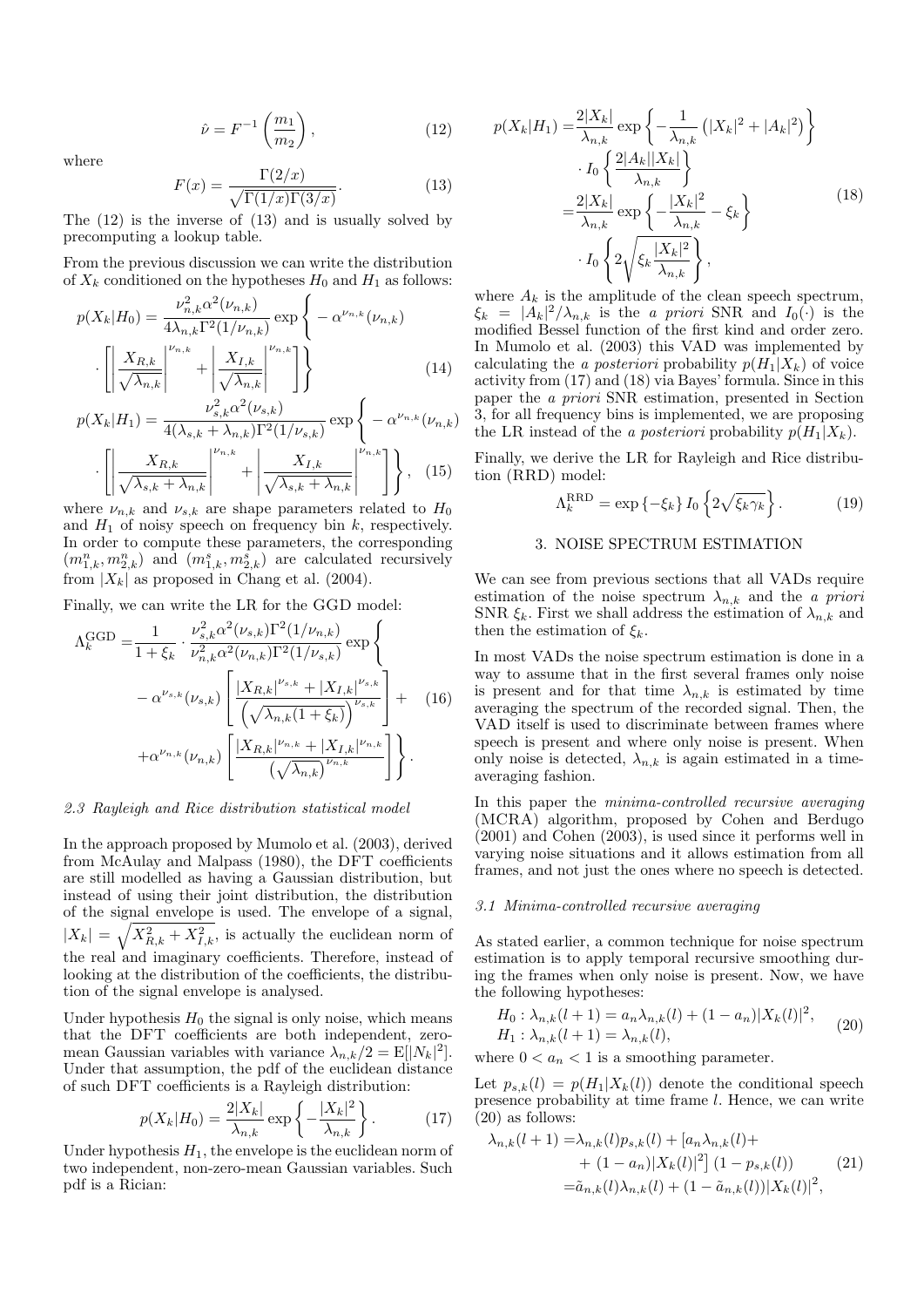where

$$
\tilde{a}_{n,k}(l) = a_n + (1 - a_n) p_{s,k}(l)
$$
\n(22)

is a time-varying smoothing parameter. We can see that the noise spectrum is estimated by averaging past power spectral values, using a smoothing parameter that is adjusted by the speech presence probability  $p_{s,k}(l)$ . In order to determine  $p_{s,k}(l)$ , speech absence is calculated by looking at the ratio of the local energy of the noisy signal and its minimum within a certain time frame.

Firstly, the squared magnitude of the spectrum is defined:

$$
S_{f,k}(l) = |X_k(k)|^2,
$$
\n(23)

which could be smoothed in the frequency domain, but we have omitted this step due to the increase it brings to computational complexity. However, we do smooth the spectrum in the time domain:

$$
S_k(l) = \alpha_s S_k(l-1) + (1 - \alpha_s) S_{f,k}(l), \tag{24}
$$

where  $0 < \alpha_s < 1$  is a smoothing parameter. The minimum of the local energy of the noisy signal is calculated by first initializing the minimum and temporary local variable:  $S_{\min,k}(0) = S_k(0)$  and  $S_{\text{tmp},k}(0) = S_k(0)$ , respectively. Then, the minimum value of the squared amplitude spectrum is tracked in time:

$$
S_{\min,k}(l) = \min\{S_{\min,k}(l-1), S_k(l)\},\tag{25}
$$

$$
S_{\mathrm{tmp},k}(l) = \min\{S_{\mathrm{tmp},k}(l-1), S_k(l)\}.
$$
 (26)

Whenever the number of frames reaches an arbitrarily chosen  $M$ , the temporary variable is initialized by:

$$
S_{\min,k}(l) = \min\{S_{\text{tmp},k}(l-1), S_k(l)\},\tag{27}
$$

$$
S_{\mathrm{tmp},k}(l) = S_k(l). \tag{28}
$$

We can see that the parameter M determines the scope of the local minima search, and that the temporary variable insures that the minimum will be adapted to a change in the noise level.

For calculating the conditional speech presence probability  $p_{s,k}(l)$  a decision rule based on the ratio of the local energy of the noisy signal and its minimum,  $S_{r,k}(l)$  =  $S_k(l)/S_{\text{min},k}(l)$ , is needed:

$$
S_{r,k}(l) \underset{H_0}{\geqslant} \delta. \tag{29}
$$

In Cohen and Berdugo (2001) the following estimator for  $p_{s,k}(l)$  was proposed:

$$
p_{s,k}(l) = \alpha_p p_{s,k}(l-1) + (1 - \alpha_p)I_k(l), \tag{30}
$$

where  $0 < \alpha_p < 1$  is a smoothing parameter, and  $I_k(l)$  is an indicator function for the result in (29), i.e.  $I_k(l) = 1, \forall k$ if  $S_{r,k}(l) > \delta$  and  $I_k(l) = 0, \forall k$  if  $S_{r,k}(l) < \delta$ . At this point, we have calculated all the variables needed for the estimation of the noise spectrum via (21).

#### 3.2 Decision directed a priori SNR estimation

The decision directed (DD) estimation approach for the estimation of  $\xi_k$ , the *a priori* SNR, was proposed in Ephraim and Malah (1984). Firstly, the Wiener gain is introduced as the following ratio:

$$
\zeta_k = \frac{\xi_k}{\xi_k + 1}.\tag{31}
$$

Now, we can define the estimator for  $\xi_k$ :  $\xi_k(l) = \alpha_a \zeta_k(l-1)^2 \gamma_k(l-1) + (1-\alpha_a) \max{\gamma_k(l) - 1, 0},$ (32)

where  $0 < \alpha_a < 1$  is a smoothing parameter.

The noise spectrum  $\lambda_{n,k}$  and the *a priori* SNR  $\xi_k$  are continuously updated via the MCRA and DD methods, respectively, and are afterwards used in the VAD algorithms.

### 4. EXPERIMENTAL COMPARISON OF THE VAD ALGORITHMS

In order to analyze the VADs and their performance, we used the NOIZEUS speech corpus by Hu and Loizou (2007). Although the corpus was originally created for testing speech enhancement algorithms, we used it for the following reasons: (i) the recordings are of high quality and were made in a sound-proof booth, (ii) it offers eight different types of noises from AURORA database by Pearce and Hirsch (2000) which corrupt the original recordings at four different SNR levels, (iii) the recordings were made by six different speakers – three male and three female, (iv) it uses the IEEE sentence database which contains phonetically-balanced sentences with relatively low word-context predictability, and (v) the corpus is available to researchers free of charge.

The recordings were sampled at the rate of 25 kHz and were later downsampled to 8 kHz. The total length of all the recordings was 80.04 s, which offered, with overlap and frame length of  $L = 256$ , in total 5000 frames for detection. The percentage of the speech segments amounted to 61.28%, which is as twice as high as compared to Sohn et al. (1999), and Chang and Kim (2003), but less than 5% higher than in the cases of Chang et al. (2004) and Górriz et al. (2010).

Usually, in order to test the algorithms, the speech segments are hand-labeled. However, in the present work we used signal energy calculated via Parseval's theorem as the indicator of speech presence, which enabled automatic frame labeling. We find this approach justifiable in the case of the NOIZEUS corpus, since the clean recordings were made in a sound-proof booth resulting with the speechabsent frames having energy a thousand times lower than the weakest speech frame.

#### 4.1 Receiver operating characteristics

When analyzing detector performance it is common to utilize receiver operating characteristics (ROC) curves. The ROC curves give a practical representation of the detector performance, by depicting the relationship of the following two rates: speech detection rate (SDR)—the rate of correctly detected speech frames in speech-labeled frames, and false alarm rate (FAR)—the rate of frames detected as speech in noise-labeled frames. To compare different detectors it is practical to reduce the information in the ROC curve to a single scalar value. A common method is to evaluate the area under an ROC curve  $(AUC).$ 

The results are shown in Fig. 1. By analyzing Figures 1(a) to 1(b) we can see that in the lower SNR scenarios the GGD and RRD mostly outperform the GD VAD . On the contrary, in Fig. 1(d) under very low SNR, the GD and RRD VAD show similar performance, and basically better results than the GGD VAD. More elaborate methods for estimation of the shape parameter  $\nu$  (cf. Kokkinakis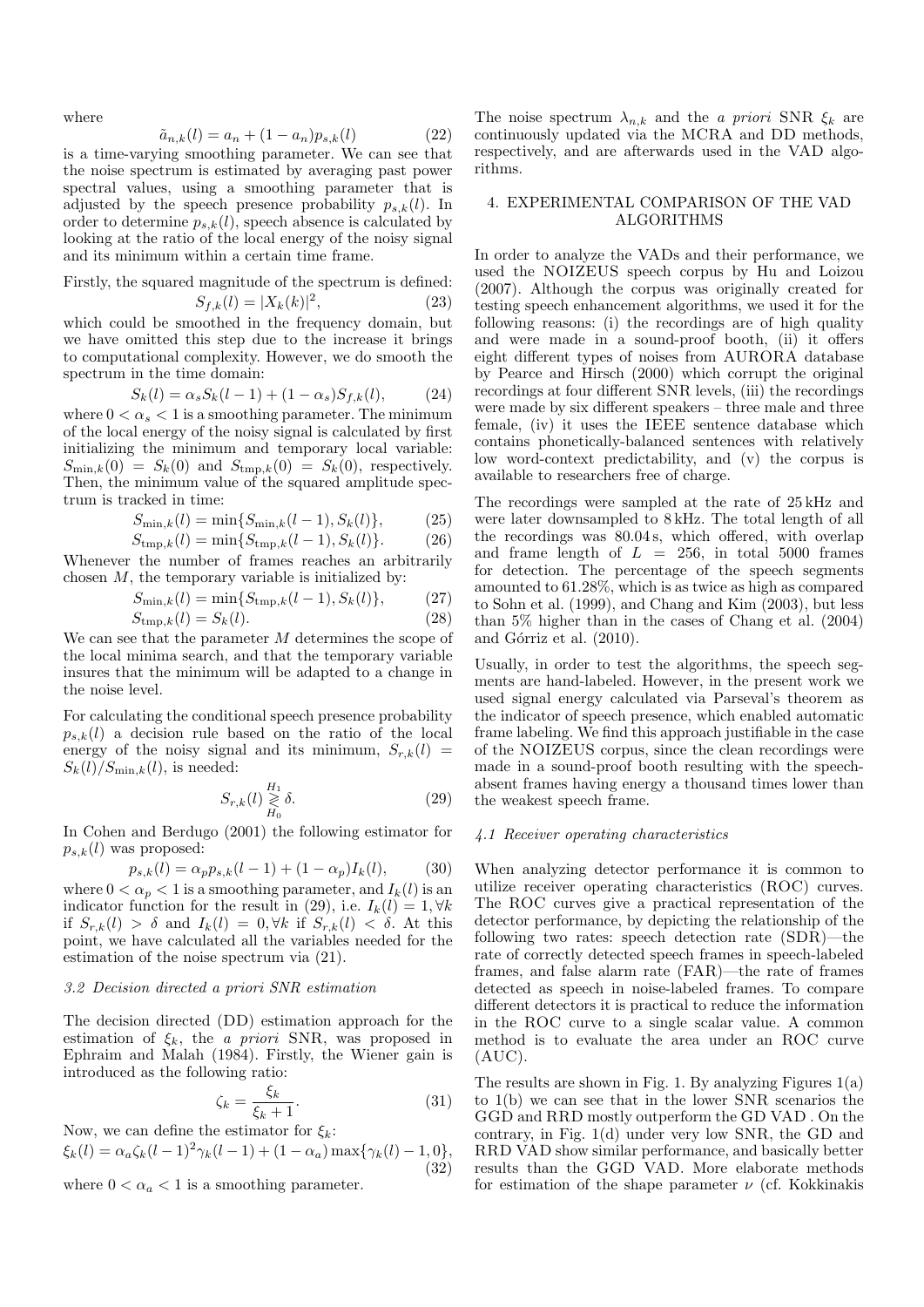

Fig. 1. ROC curves for the three VADs. Each figure represents a different type of noise and a different SNR level.

and Nandi (2005)) could improve the performance of the GGD VAD, but comparison of such methods is out of the scope of the present paper. We can see that with the changing SNR and noise type, the performance of the VADs relative to each other changes. But still, from Fig. 1, we can conclude that the RRD VAD shows equal or better performance than the other VADs in all four scenarios, and that preliminarily it seems as the best choice.

In Fawcett (2004), it is suggested to generate results from several test subsets and average these results in order to obtain a measure of variance. The ROC curves can be either averaged vertically—by fixing FAR and averaging over SDR, or by the threshold—for each threshold value an SDR–FAR pair is found and their values are averaged thus yielding both vertical and horizontal variance. The test set for this experiment was constructed by concatenating the clean signal with its corrupted versions thus, with frame length of  $L = 256$  samples, yielding 50000 examples for evaluation. In the present paper we used 10-fold crossvalidation procedure and threshold averaging. In Fig. 2 we can see the results of the experiment. Each point in the ROC curve also depicts a horizontal and vertical error bars which correspond to a value of three standard deviations. Moreover, in the legend we can also seesd the AUC score along with one standard deviation. By analyzing Fig. 2

we can assert that none of the detectors exhibited large deviations and thus they all performed consistently on all the subsets, and that the RRD VAD, on average, had the best performance.

Another important parameter that should be analyzed is the computational demand, since we can see that (9), (16), and (19) differ in complexity. The execution times of all the VADs (without the MCRA and the DD SNR estimation), was measured for Matlab implementations on an Intel Core2Quad processor with 2.33 GHz frequency (only one core was used). The results were as follows: the GGD, RRD, and GD VAD had the execution times of 9.70 ms, 0.37 ms, and 0.21 ms, respectively. The reason behind the much higher computational complexity of the GGD VAD lies in the need to evaluate (12) via lookup table twice. Without this step, the GGD VAD takes on average 0.90 ms, which is still twice as much as the RRD VAD. However, a faster time varying estimate of the shape parameter  $\nu$  could be utilized (cf. Krupiski and Purczyski (2006)) to lower the computational complexity.

The reader should note at this point, that in the present paper we have implemented the VADs somewhat differently than when they were first proposed by Sohn et al. (1999); Chang et al. (2004) and Mumolo et al. (2003).